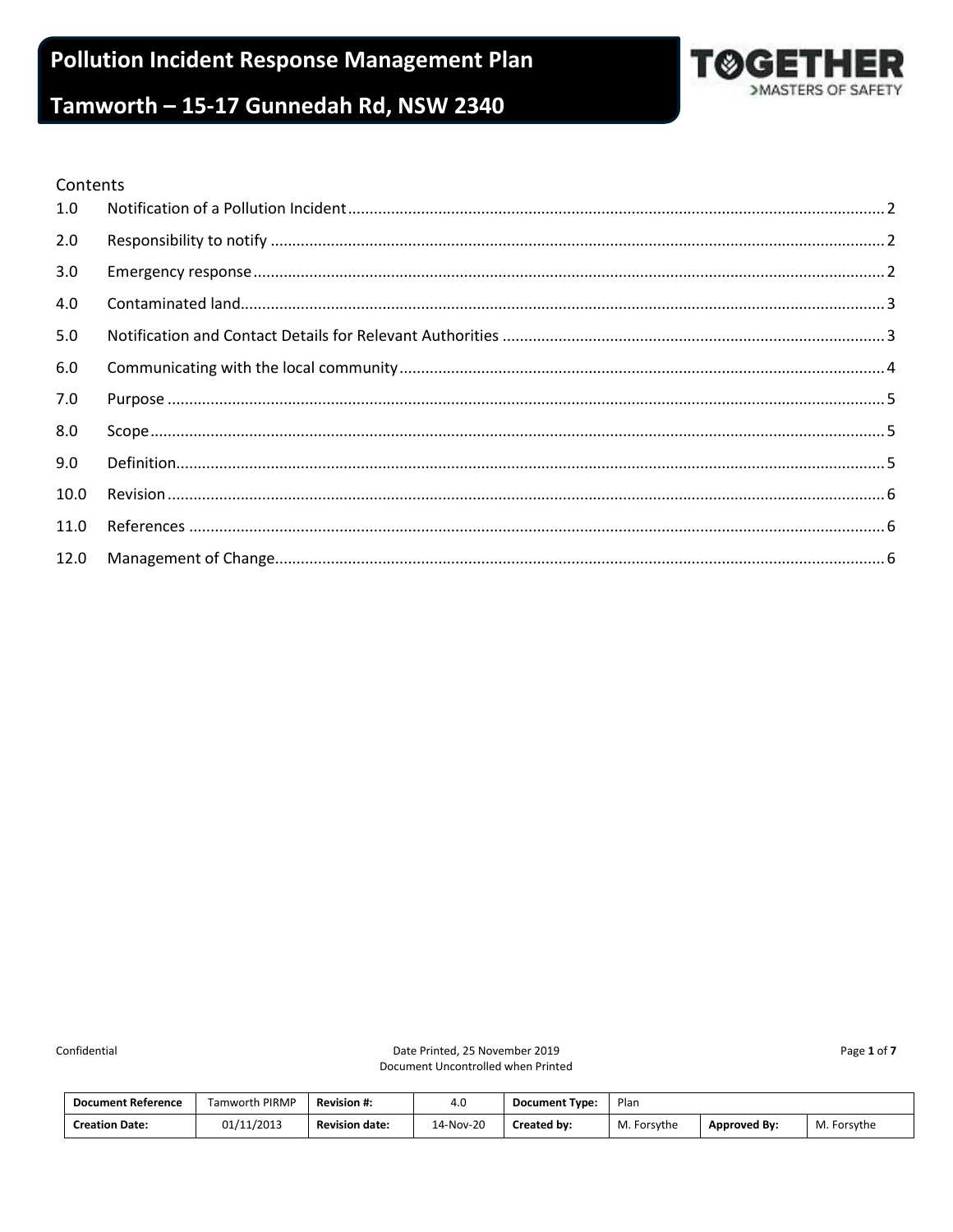

## <span id="page-1-0"></span>**1.0 Notification of a Pollution Incident**

A pollution incident is required to be immediately notified if there is a risk of 'material harm to the environment', defined under section 147 of the POEO Act as:

- 1. harm to the environment is material if:
	- a. it involves actual or potential harm to the health or safety of human beings or to ecosystems that is not trivial, or
	- b. it results in actual or potential loss or property damage or an amount, or amounts in aggregate, exceeding \$10,000 (or such other amount as is prescribed by the regulations), and
- 2. loss includes the reasonable costs and expenses that would be incurred in taking all reasonable and practicable measures to prevent, mitigate or make good harm to the environment.

## <span id="page-1-1"></span>**2.0 Responsibility to notify**

Under Section 148 of the POEO Act, the following people have a duty to notify a pollution incident occurring in the course of an activity that causes or threatens material harm to the environment:

- 1. The person carrying on the activity;
- 2. An employee or agent carrying on the activity;
- 3. An employer carrying on the activity;
- 4. The occupier of the premises where the incident occurs.

Once determined that the incident causes or threatens material harm to the environment, notification must be given immediately, i.e. promptly, and without delay, after the person becomes aware of the incident.

## <span id="page-1-2"></span>**3.0 Emergency response**

If a pollution incident occurs, all necessary action should be taken to minimise the size and any adverse effects of the release. If the incident presents an immediate threat to human health or property, Fire and Rescue NSW, the NSW Police and the NSW Ambulance Service should be contacted first for emergency assistance (phone 000). The other response agencies (Environment Protection Authority (EPA), NSW Health, WorkCover NSW and the local council) must still be contacted as soon as practicable after that to satisfy notification obligations. The detailed procedure is covered in section 6.5 of this PIRMP.

Confidential **Confidential** Page 2 of 7 Document Uncontrolled when Printed

| <b>Document Reference</b> | Tamworth PIRMP | <b>Revision #:</b>    | 4.0       | <b>Document Type:</b> | Plan        |                     |             |
|---------------------------|----------------|-----------------------|-----------|-----------------------|-------------|---------------------|-------------|
| <b>Creation Date:</b>     | 01/11/2013     | <b>Revision date:</b> | 14-Nov-20 | Created by:           | M. Forsythe | <b>Approved By:</b> | M. Forsythe |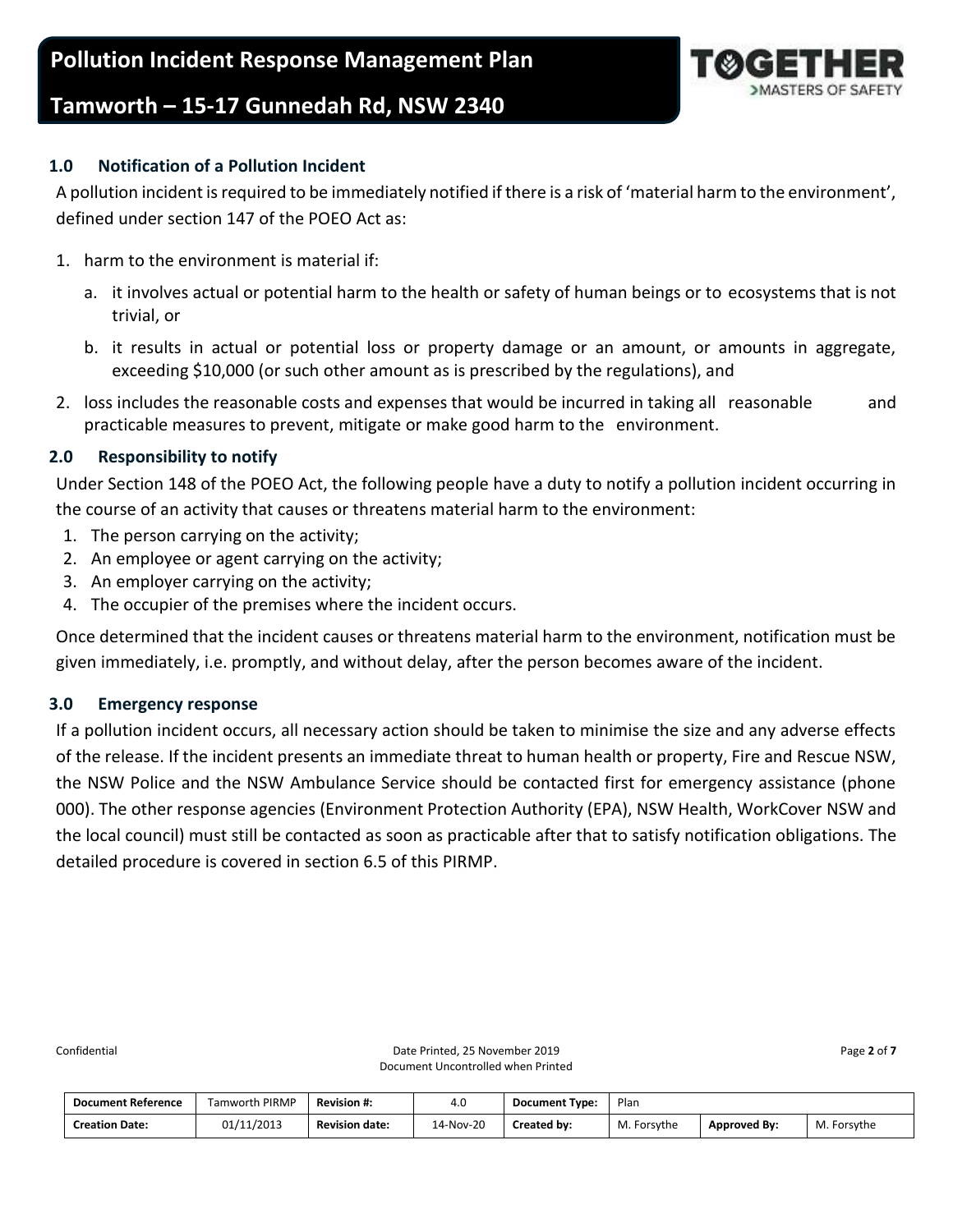## <span id="page-2-0"></span>**4.0 Contaminated land**

Persons whose activities have contaminated land and owners of land who become aware, or ought reasonably to be aware, that the land has been contaminated must notify the EPA as soon as practicable after becoming aware of the contamination, if the contamination meets certain criteria. The duty to notify is a requirement under section 60 of the Contaminated Land Management Act 1997 (CLM Act).

## <span id="page-2-1"></span>**5.0 Notification and Contact Details for Relevant Authorities**

In response to requirements under changes to 5.7 of the POEO Act regarding pollution incident notification, the following specific information and contact details are provided for Boortmalt in the event of an environmental incident.

If an environmental incident is determined to have caused or threatened material harm to the environment at the Boortmalt site, the following relevant authorities must be contacted immediately, in alignment with internal notification and escalation procedures, in the order detailed below:

| Order                   | <b>Authority</b>                                            | <b>Phone</b>   |
|-------------------------|-------------------------------------------------------------|----------------|
|                         | If immediate threat to property or to human health:         |                |
|                         | <b>Call 000</b>                                             | 000            |
| $\overline{2}$          | <b>Environment Protection Authority - Pollution Hotline</b> | 131 555        |
| $\overline{\mathbf{3}}$ | <b>NSW Ministry of Health</b>                               | (02) 9391 9000 |
| $\overline{a}$          | <b>Work Cover Authority</b>                                 | 131050         |
| 5                       | <b>Tamworth Regional Council</b>                            | 02 6767 5555   |
|                         | If 000 has not already been called:                         | 1300 729 579   |
| 6                       | <b>Fire &amp; Rescue NSW Report Hotline</b>                 |                |

Complying with these notification requirements does not remove the need to comply with any other obligations for incident notification, for example, those that apply under other environment protection legislation or legislation administered by WorkCover NSW.

| <b>Document Reference</b> | <b>Tamworth PIRMP</b> | <b>Revision #:</b>    | 4.U       | <b>Document Type:</b> | Plan        |                     |             |
|---------------------------|-----------------------|-----------------------|-----------|-----------------------|-------------|---------------------|-------------|
| <b>Creation Date:</b>     | 01/11/2013            | <b>Revision date:</b> | 14-Nov-20 | Created by:           | M. Forsythe | <b>Approved By:</b> | M. Forsythe |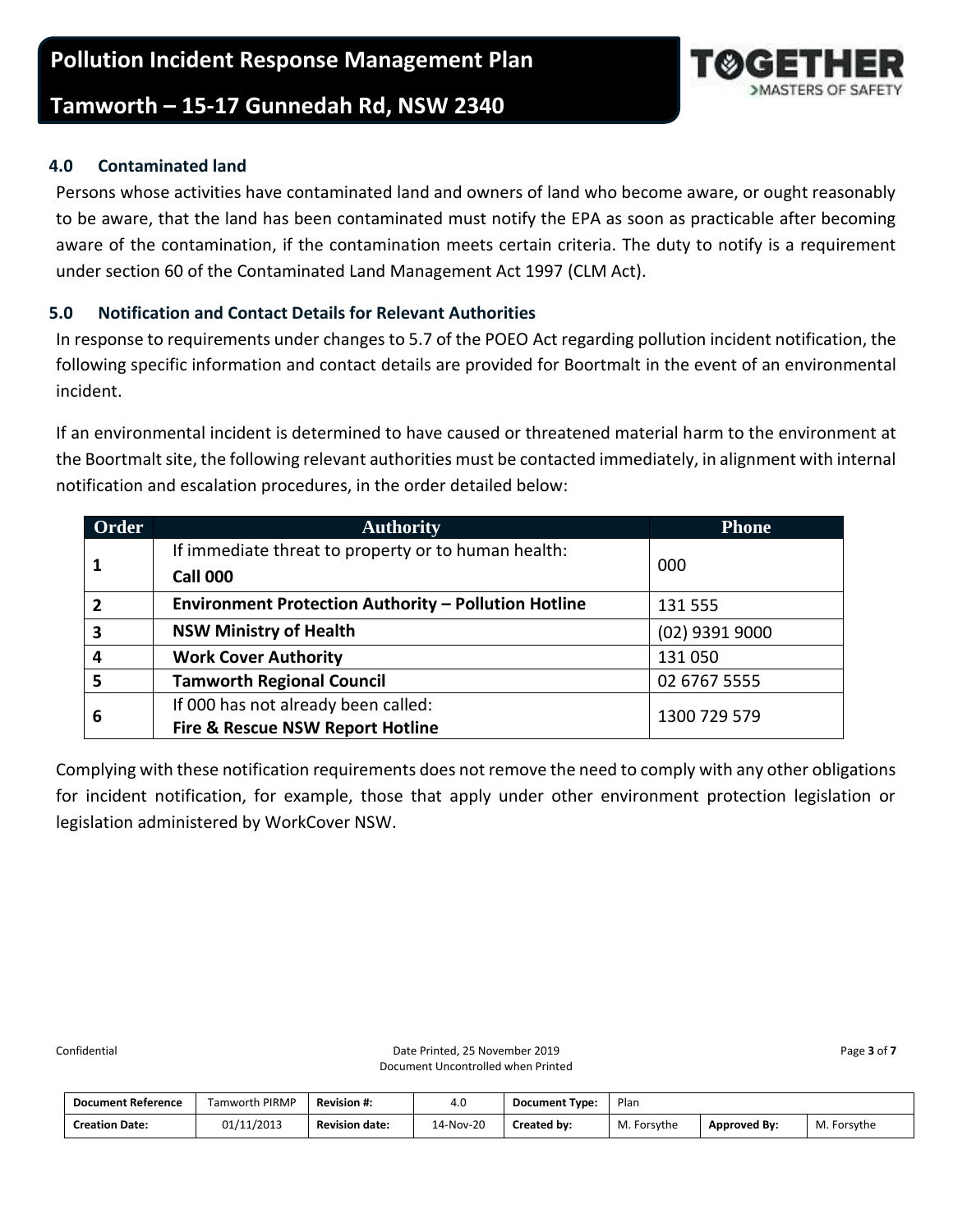## <span id="page-3-0"></span>**6.0 Communicating with the local community**

Communication and updates regarding pollution incidents will be undertaken in accordance with existing emergency response procedure, dependent upon the nature and scale of an incident.

- 1. Immediate neighbours
- 2. In the event of a notifiable pollution incident, and dependent upon nature and scale, immediate neighbouring properties will be contacted under the direction of Emergency Services with immediate response information.

Contact details

Boortmalt Tamworth's contact details are.

15-17 Gunnedah Rd Tamworth NSW 2340

Phone: 0437 436 230

| <b>Document Reference</b> | <b>Famworth PIRMP</b> | <b>Revision #:</b>    | 4.0       | <b>Document Type:</b> | Plan        |                     |                  |
|---------------------------|-----------------------|-----------------------|-----------|-----------------------|-------------|---------------------|------------------|
| <b>Creation Date:</b>     | 01/11/2013            | <b>Revision date:</b> | 14-Nov-20 | Created by:           | M. Forsythe | <b>Approved By:</b> | М.<br>. Forsvthe |

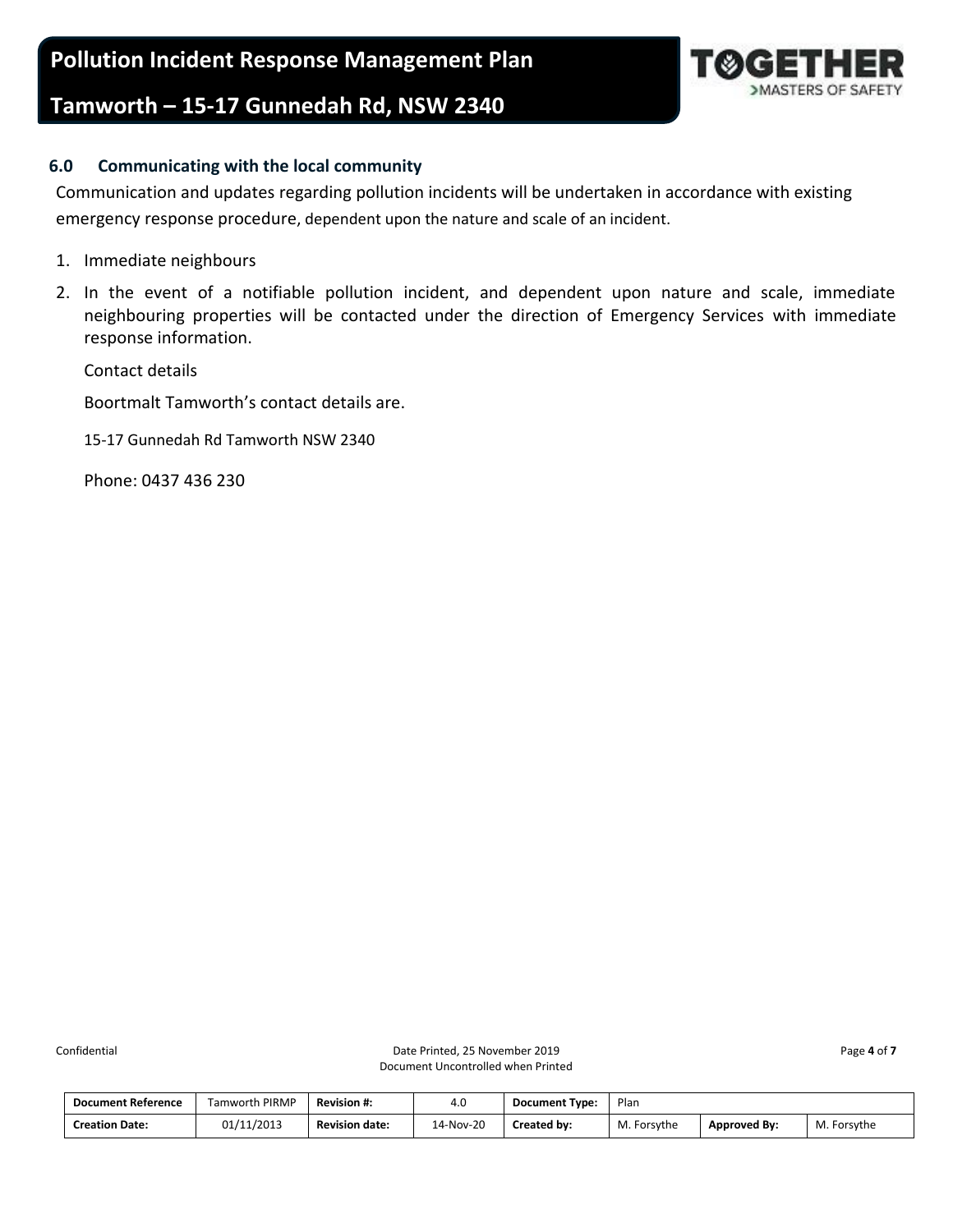## **Pollution Incident Response Management Plan**

## **Tamworth – 15-17 Gunnedah Rd, NSW 2340**

## <span id="page-4-0"></span>**7.0 Purpose**

The purpose of this Pollution Incident Response Management Plan (PIRMP) is to provide the requirements to satisfy the obligations under the *Protection of the Environment Operations Act 1997* (POEO Act) and associated *Protection of the Environment Legislation Amendment Act 2011* (POELA Act) for licensed facilities.

Under Boortmalt Crisis Communications Management Plan, detailed emergency response procedures are already in place for the management of incidents, across Boortmalt operational sites. Under the provisions of Part 3A 98B(2) of the *Protection of the Environment Operations (General) Amendment (Pollution Incident Response Management Plans) Regulation 2012*, to allow for the integration of requirements into existing plans in respect to pollution incident response, requirements under POEO legislation have been integrated into these existing plans where appropriate.

This document has been created as a reference to existing corporate and site emergency response plans. It also details additional supplementary site-specific information as required under the POEO legislation, in respect to the relevant Environment Protection Licence (EPL) holder.

#### <span id="page-4-1"></span>**8.0 Scope**

This PIRMP covers Boortmalt (Minto) Malt Plant. This plan applies to all activities, products and services on the site over which Boortmalt has operational control.

| Term                      | <b>Description</b>                                                                   |
|---------------------------|--------------------------------------------------------------------------------------|
| Environmental hazard      | is a term for any situation or state of events which poses a threat to the           |
|                           | surrounding environment.                                                             |
| <b>EPA</b>                | Environment Protection Authority - regulatory agency                                 |
|                           | The definition of a pollution incident (as defined by Protection of the              |
|                           | Environment Operations Act 1997 Dictionary) is:                                      |
|                           | 'an incident or set of circumstances during or as a consequence of which there       |
| <b>Pollution Incident</b> | is likely to be a leak, spill or other escape or deposit of a substance, as a result |
|                           | of which pollution has occurred, is occurring or is likely to occur. It includes an  |
|                           | incident or set of circumstances in which a substance has been placed or             |
|                           | disposed of on a premises, but it does not include an incident or set of             |
|                           | circumstances involving only the emission of any noise'.                             |

## <span id="page-4-2"></span>**9.0 Definition**

Confidential **Confidential** Page 5 of 7 Date Printed, 25 November 2019 **Page 5** of 7 Document Uncontrolled when Printed

| <b>Document Reference</b> | Tamworth PIRMP | <b>Revision #:</b>    | 4.0       | <b>Document Type:</b> | Plan        |                     |             |
|---------------------------|----------------|-----------------------|-----------|-----------------------|-------------|---------------------|-------------|
| <b>Creation Date:</b>     | 01/11/2013     | <b>Revision date:</b> | 14-Nov-20 | Created by:           | M. Forsythe | <b>Approved By:</b> | M. Forsythe |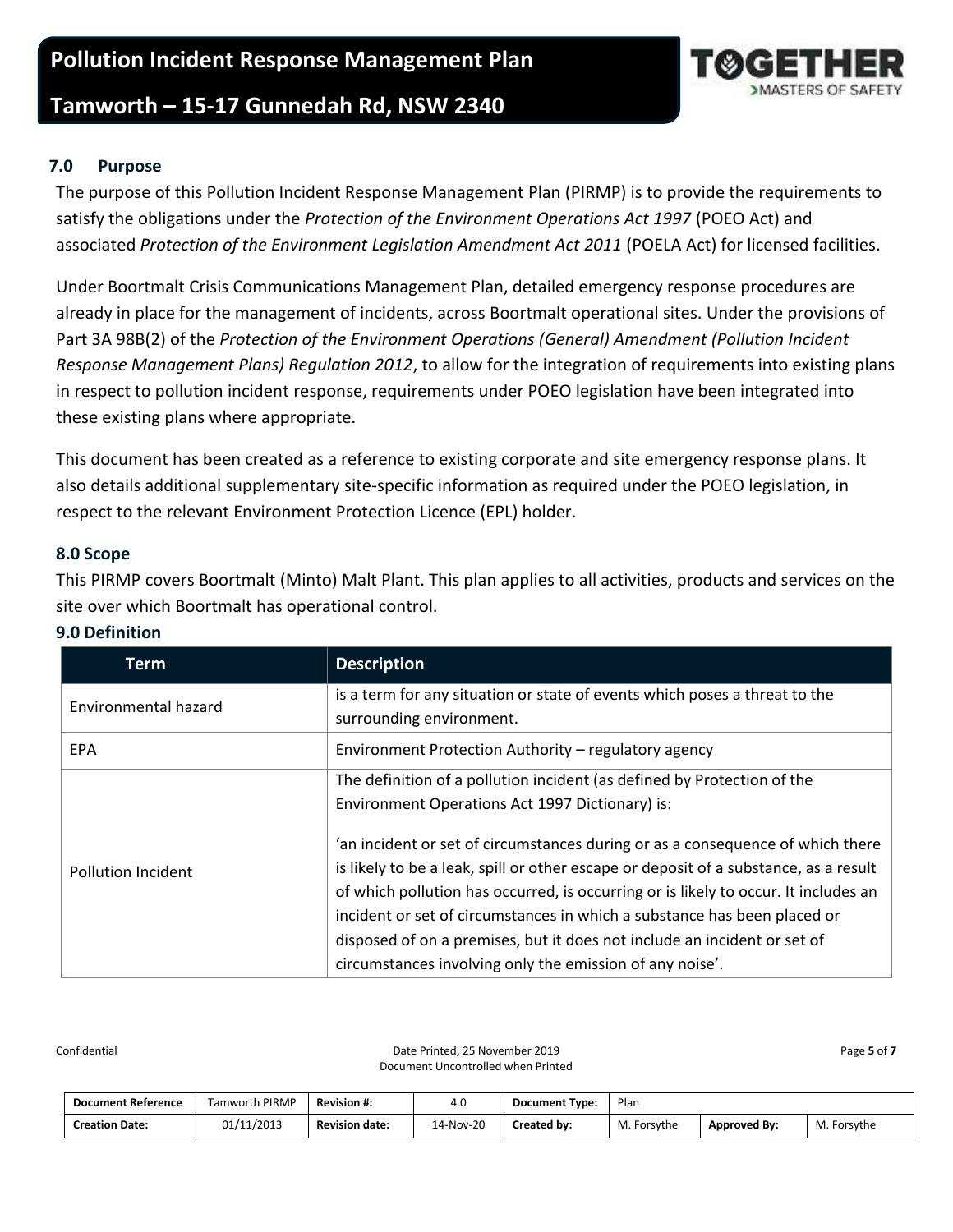

## <span id="page-5-0"></span>**10.0 Revision**

This document is required to be reviewed as a minimum:

- 1. Annually, or:
- 2. In the event of an injury or near miss incident
- 3. As a result of a legislative or corporate change
- 4. As a result of an audit finding

## <span id="page-5-1"></span>**11.0 References**

| <b>Region</b> | <b>Document</b>                                                          |
|---------------|--------------------------------------------------------------------------|
|               | Part 5.7A of the Protection of the Environment Operations Act 1997 (POEO |
|               | Act)                                                                     |
|               | Part 5.7A of the Protection of the Environment Legislation Amendment Act |
| Australia     | 2011 (POELA Act)                                                         |
|               | The Protection of the Environment Operations (General) Amendment         |
|               | (Pollution Incident Response Management Plans) Regulation 2012           |
|               | Environment Protection Licence (EPL)                                     |

#### <span id="page-5-2"></span>**12.0 Management of Change**

| <b>Revision #</b> | <b>Date</b> | <b>Description of Change</b>                                                                                                                                                                                                                                                                                                                                                                                                                            |
|-------------------|-------------|---------------------------------------------------------------------------------------------------------------------------------------------------------------------------------------------------------------------------------------------------------------------------------------------------------------------------------------------------------------------------------------------------------------------------------------------------------|
| 1.0               |             | New document introduced                                                                                                                                                                                                                                                                                                                                                                                                                                 |
| 2.0               |             |                                                                                                                                                                                                                                                                                                                                                                                                                                                         |
| 3.0               |             |                                                                                                                                                                                                                                                                                                                                                                                                                                                         |
| 4.0               |             |                                                                                                                                                                                                                                                                                                                                                                                                                                                         |
| 5.0               |             |                                                                                                                                                                                                                                                                                                                                                                                                                                                         |
| 6.0               | 27/05/2019  |                                                                                                                                                                                                                                                                                                                                                                                                                                                         |
| 7.0               | 14/11/2019  | <b>Replaced Cargill with Boortmalt</b><br>1. Notification<br>- removed - What must be notified<br>13. Communicating with the local community<br>- removed Communication<br>6. Communicating with the local community<br>- removed - Additionally Cargill operates a service centre where feedback or<br>complaints can be lodged; the contact details are available on<br>www.cargill.com.au including a phone number and an online email notification. |

Confidential **Confidential** Page 6 of 7 November 2019 **Page 6** of 7 Document Uncontrolled when Printed

| <b>Document Reference</b> | <b>Famworth PIRMP</b> | <b>Revision #:</b>    | 4.0       | <b>Document Type:</b> | Plan        |                     |             |
|---------------------------|-----------------------|-----------------------|-----------|-----------------------|-------------|---------------------|-------------|
| <b>Creation Date:</b>     | 01/11/2013            | <b>Revision date:</b> | 14-Nov-20 | Created by:           | M. Forsythe | <b>Approved By:</b> | M. Forsythe |